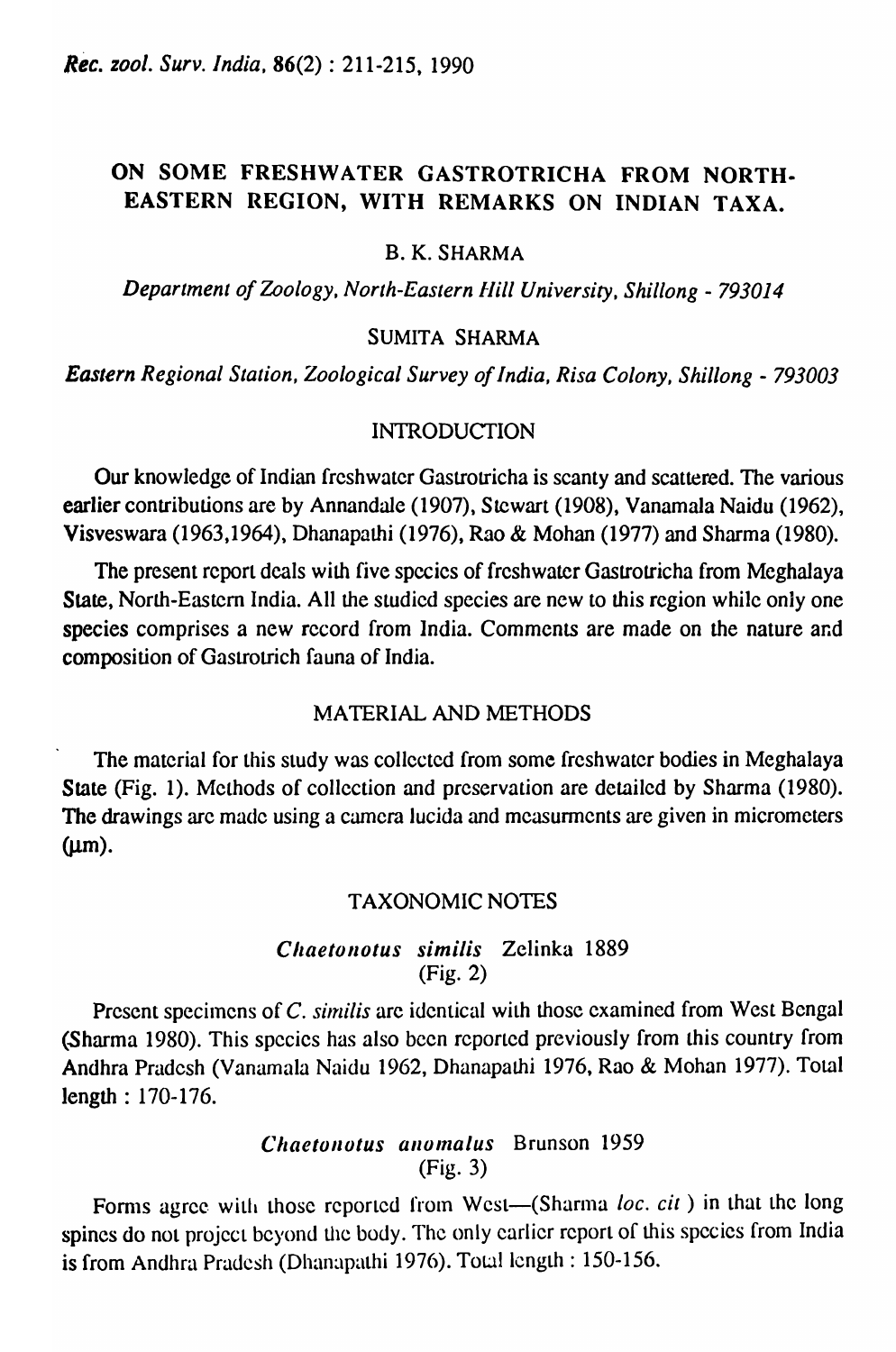

Fig. 1. Map of North-Eastern India showing sites of collection.

# Chaetonotus spinulosus Stokes 1887 (Fig. 4)

Head five-lobed. Anterior and posterior tectile bristles present. Body with seven long and bifurcate spines, arranged in two rows. It differs from C. *octonarious* in the arrangement of its long spines. This species represents a new record from India. Total length 62.

# Lepidodermella squamatum (Dujardin 1841) (Fig. 5)

Head five-lobed. Body covered with scales arranged in alternate rows and projecting beyond the body surface. Reported previously from India from Andhra Pradesh (Rao  $\&$ Mohan 1977) and West Bengal (Sharma 1980). Total length : 162.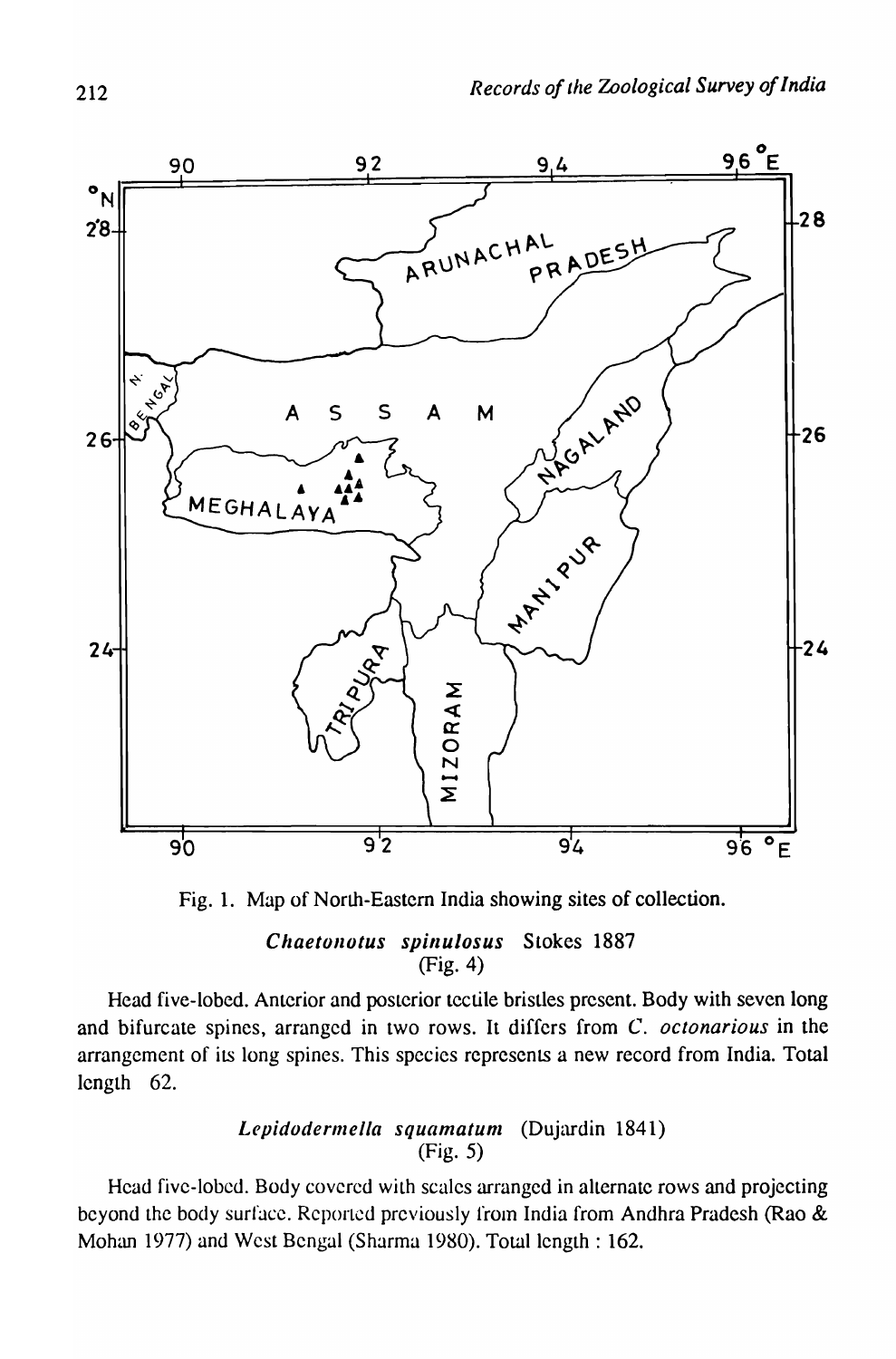

Fig. 2. *Chaetonotus similis* Zelinka 1889, dorsal view; Fig. 3. *Chaetonotus anomalus*  Brunson 1959, dorsal view; Fig. 4. *Chaetonotus spinulosus* Stokes 1887, dorsal view; Fig. 5. *Lepidodermella squamatum* (Dujardin 1841), dorsal view; Fig. 6. *Icthydum auritum* Brunson 1950, dorsal view.

# */ctllydium auritum* Brunson 1950 (Fig. 6)

Head three-lobed; posterior lobes as earlike flaps. No tectile bristle present. Recorded earlier from this country only from West Bengal (Sharma 1980). Total length : 90.

# REMARKS

Five species of freshwater gastrotrichs are presently documented from the state of Meghalaya in North-Eastern India. While only *Chaetonotus spinulosus* represents a new report from India, all the reported species are new to this region. Further, all the examined taxa were rare in the present material. Agrccing with Sharma (1980), most of the studied species were associated with habitats rich in detritus and decaying organic matter; with some localities having dissolved oxygen values even below 1.0 mg/l C *hae to not us* spp. also showed affinity with filamentous algae and various macrophytes.

Twenty-four species of freshwater Gastrotricha (including the present study) have so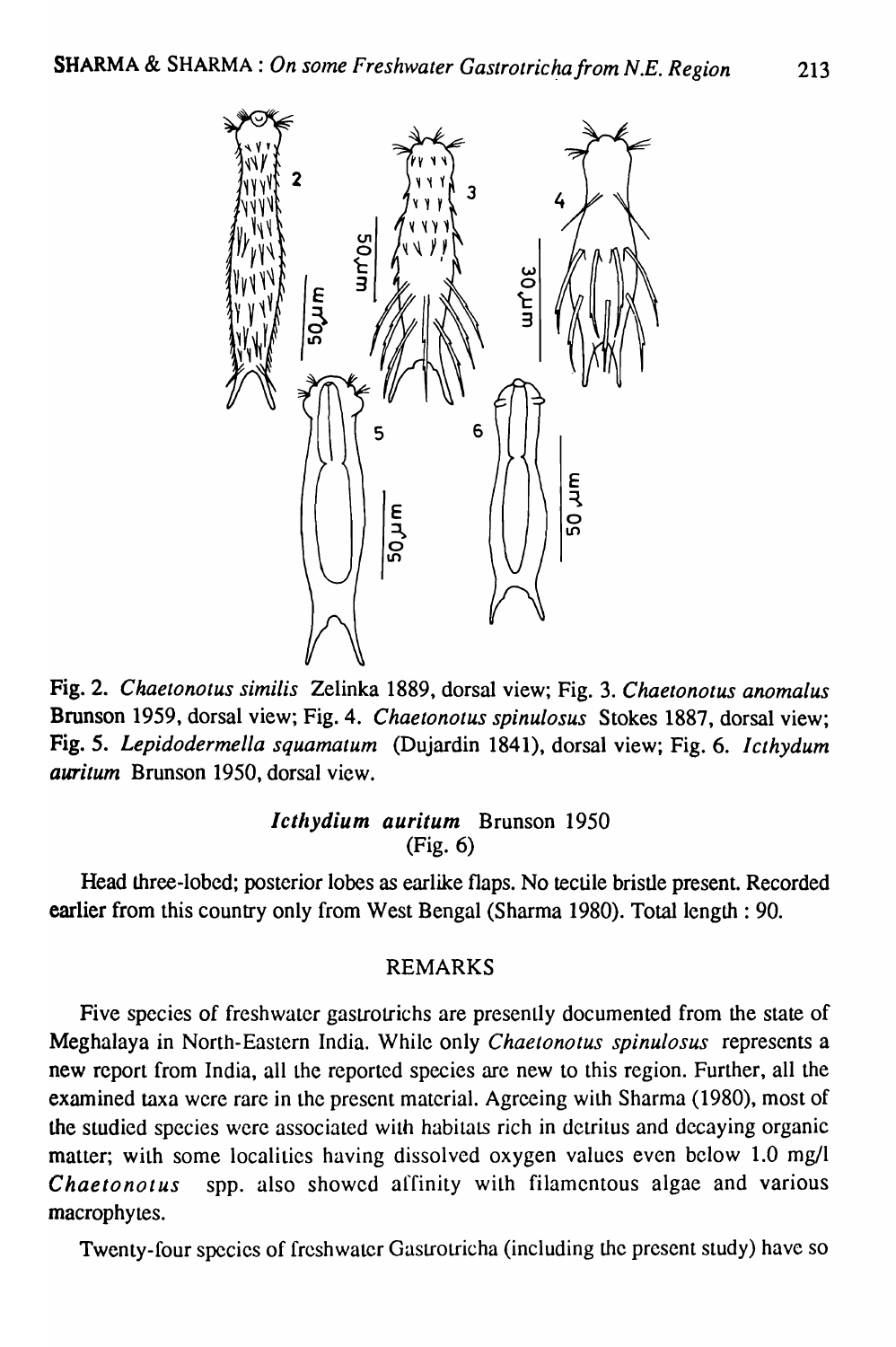far been reported from India (APPENDIX I); this comprises about 10% of the world's fauna. The Indian taxa belong to six genera and are spread over three families. Genus C *haetonotus* comprises a dominant fraction of the reported species. C. *similis* appears to be relatively common in *its* occurrence. Certain other species i.e., C. *techyneusticus.*  C. *formosus* and C. *anomalus* have been collected from various localities in EaStern India. On the other hand, *Chaetonotus novenarius, Icthydium minimum,* I. *monolobum, Polymerurus nodicaudis* and *Neogossea antennigera* are known only from Central India. The endemic forms i.e., *Stylochaeta abarbita*, *Chaetonotus trianguliformis,* C. *monobarbatus,* C. *laterospinosus,* C. *sextospinosus,* C. *caudalspinosus* and *Polymerurus magnus* comprise a significant component (34.3%) of the gastrotrich fauna of this country and are apprently restricted to Central India.

The studies so far conducted reflect that Gastrotrich fauna of India is rich and varied even though a majority of previous works are from Eastern India. It shall be still interesting to examine further extensive collections from different latitudes and longitudes of this subcontinent.

#### SUMMARY

Five species of freshwater Gastrotricha are collected from Meghalaya State in North-Eastern India. Of these, *Chaetonotus spinulosus* represents a new record from India while all the examined taxa are new to this region. Remarks are made on the composition of Gastrotrich fauna of this country and a list of Indian taxa is presented.

#### APPENDIX-I

## List of freshwater Gastrotricha reported from India

Class GASTROTRICHA Family CHAETONOTIDAE

*Chaetonotus anomalus* Brunson 1950; *Chaelonotus brevispinosus* Zelinka 1889; *Chaetonotus caudalspinosus* Visveswara 1964; *Chaetonotusformosus* Stokes 1887; *Chaetonotus laterospinosus* Visveswara 1964; *Chaetonotus longipinosus* Stokes 1887; *Chaetonotus monobarbatus* Visveswara 1964; *Chaetonotus novenarius* Greuter 1917; *Chaetonotus octonarius* Slokes 1887; *Chaetonolus schulzei* Zelinka 1889; *Chaetonotus sextospinosus* Visveswara 1964; *Chaetonotus similis* Stokes 1887; *Chaetonotus spinulosus* Slokes 1887; *Chaetonotus tachyneusticus* Brunson 1948; *Chaetonotus trianguliformis* Visveswara 1964; *Chaetonotus vulgaris* Brunson 1950; *Icthydium*  auritum Brunson 1950; *Icthydium minimum* Brunson 1950; *Icthydium monolobum* Brunson 1950; *Lepidodermel/a squarnutum* (Dujardin 1841); *Polymerurus magnus*  Visveswara 1963; *Polymerurus nodicaudus* Voigt 1901.